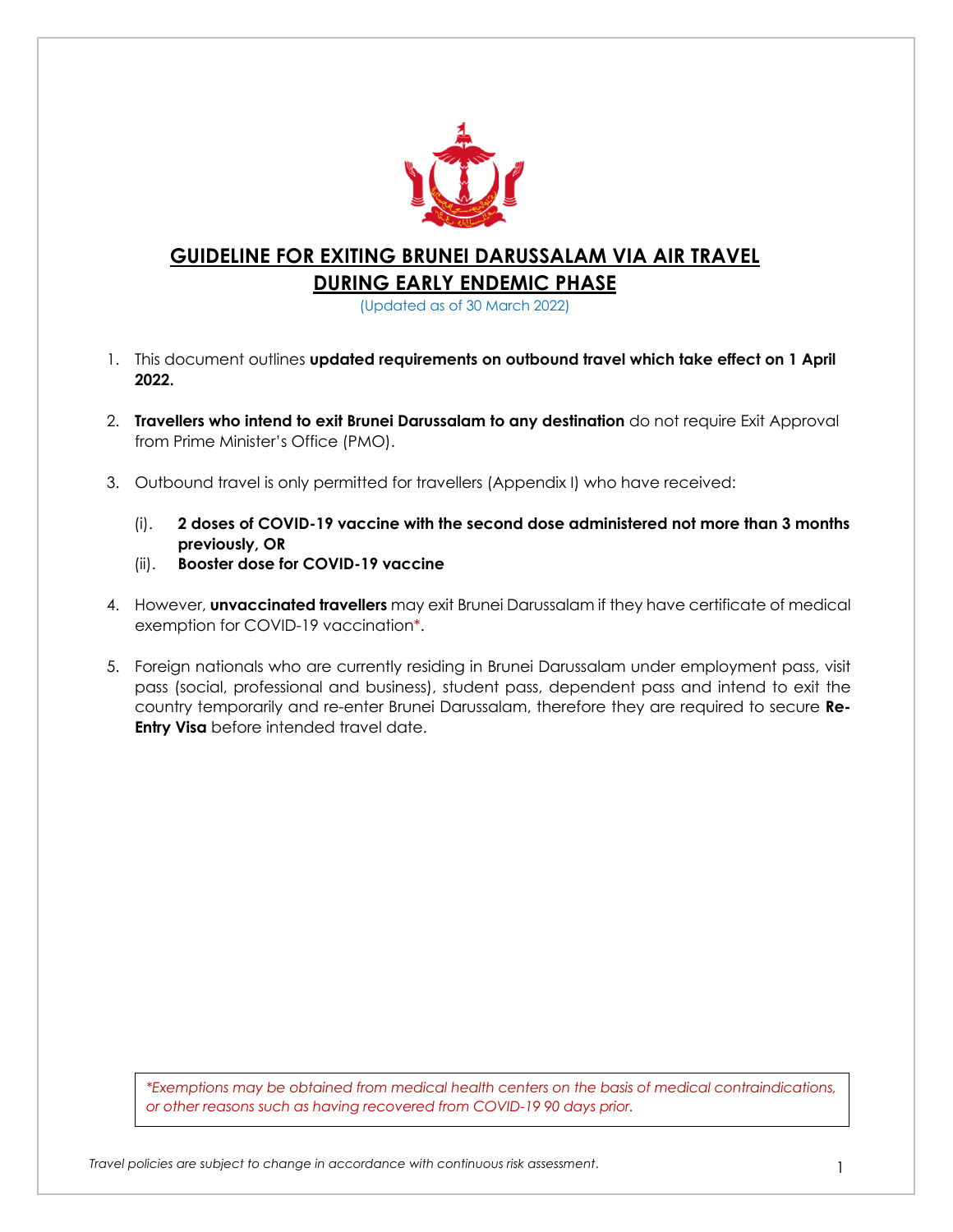### **EXIT REQUIREMENTS**

- 1. Before exiting Brunei Darussalam, **Brunei Citizens and Permanent Residents** are required to:
	- a. Complete registration through the **e-Register system at Ministry of Foreign Affairs (MFA) website**: http://www.mfa.gov.bn/Pages/eRegister.aspx
	- b. Obtain **Travel Medical Insurance with COVID-19 coverage (minimum coverage of BND\$50,000)** either from Brunei-based or overseas insurer if travelling for short visit purpose. The insurance must be valid for the duration of their stay in the foreign country.

#### Note:

The following travellers are exempted from being required to obtain Travel Medical Insurance with COVID-19 coverage:

- (i). Brunei Citizens and Permanent Residents who are travelling overseas for employment, studies or as eligible dependant; and
- (ii). Permanent Residents who are traveling to their country of nationality.

However, Brunei Citizens and Permanent Residents who are travelling overseas for employment, studying or as eligible dependent must adhere to all requirements in accordance with visa/immigration pass requirements.

- 2. **Students (Brunei Citizens and Permanent Residents) who will begin their studies overseas or will be returning to the country of studies** must complete online registration forms via the following links before exiting Brunei Darussalam:
	- a. Registration Form for returning to country of studies: bit.ly/pendaftarankeluarnegeri
	- b. Registration Form for Private Student: bit.ly/pendaftaranprivatestudent
- 3. Upon check-in at the airport / arrival at the airport, the traveller will be required to present to the airlines / immigration:
	- **Vaccination Record** indicating full vaccination for COVID-19 with the second dose administered within 3 months prior to departure OR have received a booster dose, OR **Certificate of medical exemption for COVID-19 vaccination** (for travellers who are unvaccinated due to medical reasons).
	- **Valid Traveller's Passport.**
	- **e-Register registration.**
	- **Certificate of Travel Medical Insurance with COVID-19 Coverage (minimum coverage of BND\$50,000)**, unless exempted as per paragraph 1.
	- **Other travel documents** required by the destination country.
- 4. It is the **travellers' responsibility to fulfil any other requirements as required by the destination country**.
- 5. Travellers will need to comply with **all inbound requirements upon their return to Brunei Darussalam**.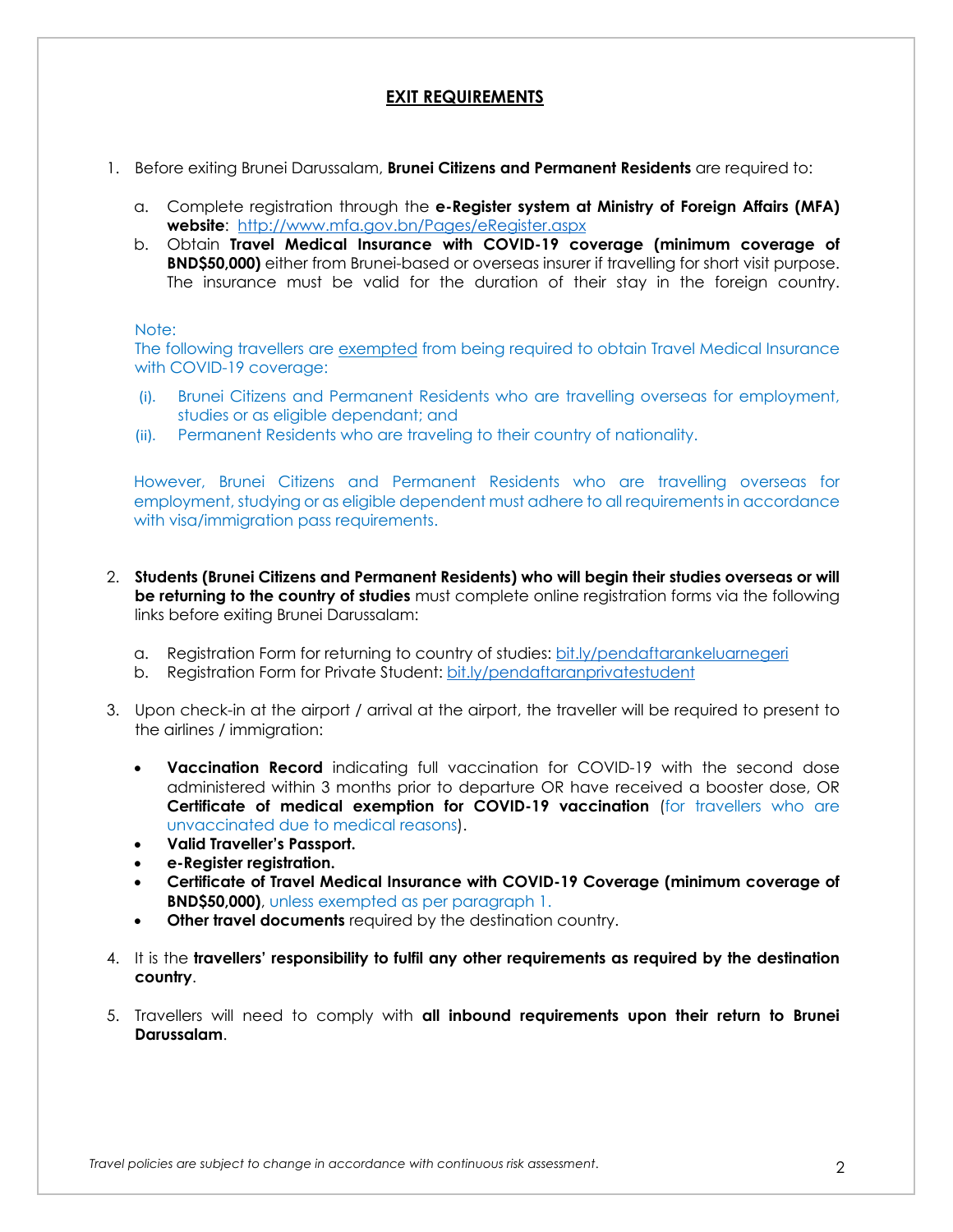## **APPENDIX I – FULLY VACCINATED INDIVIDUALS**

- § Individuals who have received a COVID-19 vaccine that has been granted WHO Emergency Use Listing.
- Individual has a certificate of proof of vaccination issued by a recognized health jurisdiction (preferably digital vaccination record) or the WHO International Certificate of Vaccination (yellow book). Individuals vaccinated in Brunei Darussalam must show proof of vaccination on the BruHealth App.
- § The individual has completed the full course of vaccination (1 dose for Johnson & Johnson vaccine, 2 doses for all other vaccines) within 3 months prior to intended date of departure; or have received the booster dose.
- Individuals below 18 years travelling with a group of all vaccinated adults will follow Vaccinated Traveller protocols.

\*Unvaccinated individuals refer to individuals who do not fulfil requirements outlined in APPENDIX I.

3 *Travel policies are subject to change in accordance with continuous risk assessment*.